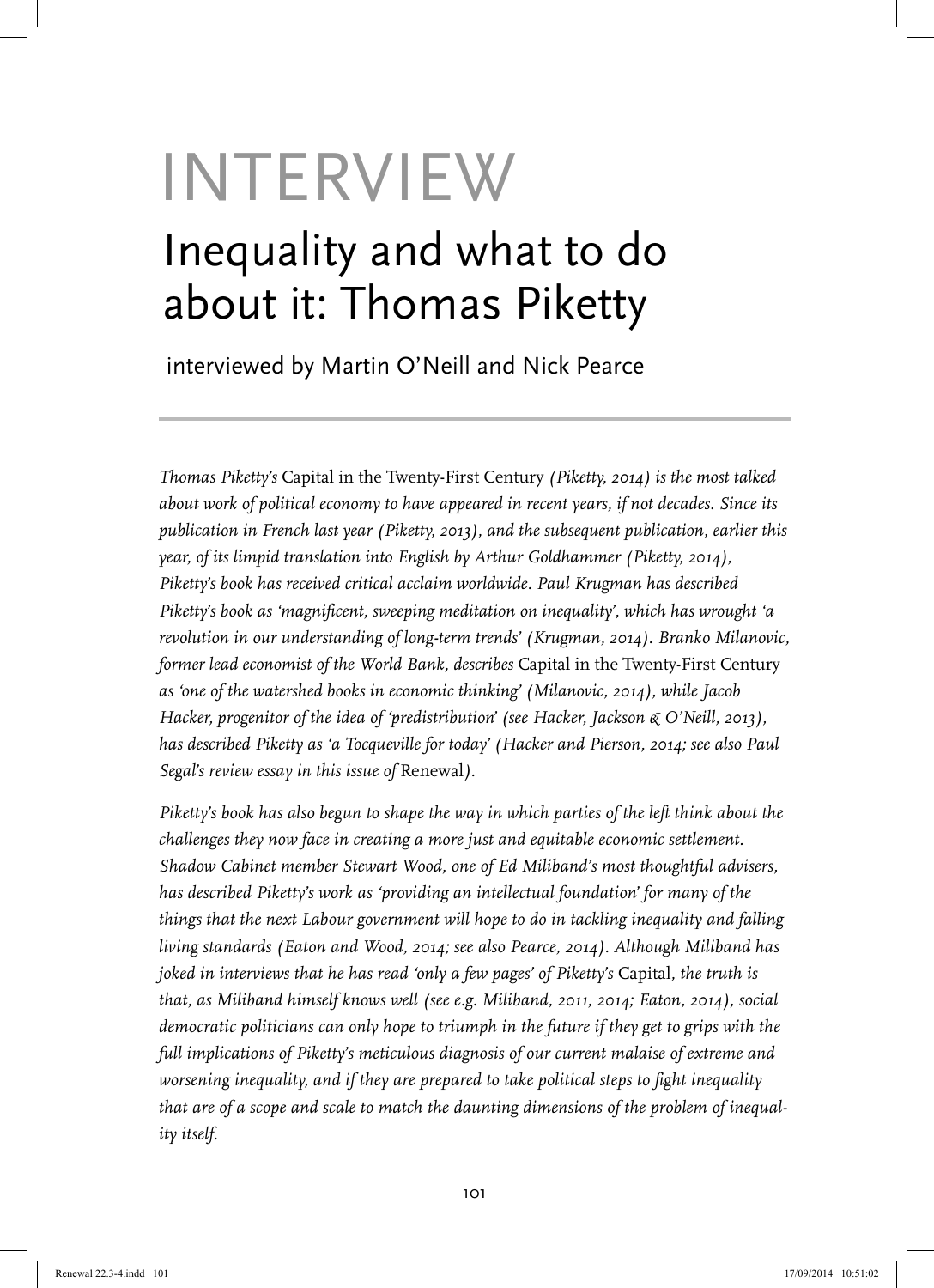## **RENEWAL** Vol 22 No. 3/4

*Martin O'Neill of* Renewal *and* Juncture's *Nick Pearce interviewed Professor Piketty on a recent visit to London (1).*

*Nick Pearce: Your book has received a huge amount of attention. Can we start with some of the central critiques of your core arguments? To begin with, there are those on the left who say that your treatment of the category of capital is a fairly orthodox one. It essentially puts together assets and their relative prices, instead of treating capital conceptually as constituted through relations of production and other structures of power, as it would be in Marxian and other heterodox traditions. (See, for example, Galbraith, 2014).*

**Thomas Piketty:** I have read that. I think that it is a bit unfair in the sense that I really try hard in the book to do justice to the multi-dimensionality of capital. The history of real estate is not the history of land, it is not the history of financial assets or business assets, or the public debt; all these different assets come with different power relationships, and with different social compromises to determine their rate of return, and the labour return that is used together with these assets.

At some point in the book I also take the sum of all of these assets, and use the market prices of these different assets to compute the total capital stock of the economy. But I try to make clear in the book that while this may be fine for some purposes – this addition of different kinds of capital, in computing the capital stock – one always needs to keep in mind that this is a pretty abstract operation. I certainly don't claim that you can summarise the multi-dimensionality of capital, and the inequality and power relationships that go with it, by making this gigantic operation of adding all of these categories together. In fact, in the book I have long parts in different chapters where I try to tell the story of the public debt, the story of real estate bubbles, the story of 'slave capital', which of course is a very particular kind of wealth, and of the power relationships that go along with it, and this all plays a role in the book. So, I find that this critique – although I can hear it – is not really justified in the sense that I do perfectly agree that capital is a multi-dimensional concept.

In particular, the market value of assets may not always coincide with their social values, so this does not mean that it is the only way to measure the value of capital. For instance, I have a long discussion about the value of German manufacturing companies and the fact that their market value may not be as large as British, American or French corporations, but apparently that does not prevent them from producing good cars (2). The market does a number of things, but there are also a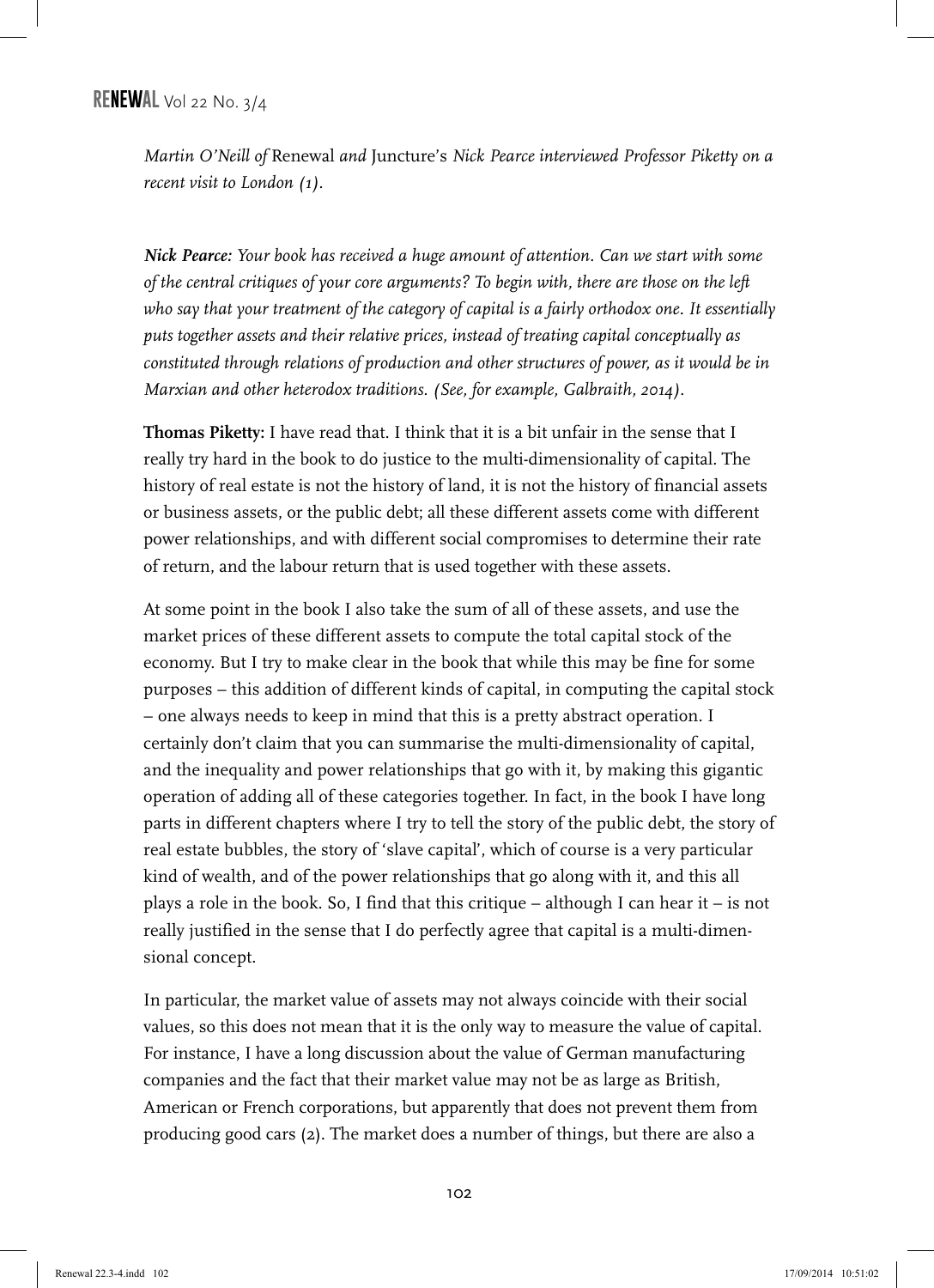number of things that the market does not do so well; and putting a price on assets is always a complicated business. Sometimes you put a higher price on an asset just because you have less access to power than other stakeholders or groups in society, and that might not be a good thing. So I try to do justice to this multi-dimensional view of capital and when I use the standard textbook economic model, with one type of capital and one type of good, and no relative price issues, I always try to make clear that I do not believe that this is a model that can adequately describe the structure of capital in any country. Still, I think that it is useful to use this model from time to time to refute the claim that, even if the world were operating like that, in this simple, benchmark textbook model then everything would go fine.

One central point of the book is that even if you didn't have real estate bubbles, even if you didn't have any capital market 'imperfection', and even if you didn't have all this complex multi-dimensionality of capital assets, we would still have this fundamental inequality – that is, ' $r > g'$  – of the rate of return to capital greater than the growth rate, and we would still have big problems of inequality to solve. I do not pretend that this model is sufficient to explain the world, but I am trying to make the point that even if it were, we would still have a complex inequality problem to solve. I think it is important that the way I use the benchmark of orthodox neo-classical economic models in this way is in order to refute some claims that are often made about the implications of this model, not because I believe in it – not because I believe that this is an accurate description of the structure of ownership in any country.

*Martin O'Neill: Another issue that has come up in the reception of your book, in Paul Krugman's very positive review in the* New York Review of Books *(Krugman, 2014), is that the phenomenon of the very high salaries of managers in the corporate sector, and particularly in the financial sector, is something that does not fit so easily with a model that is about returns increasing to capital, rather than to labour. Krugman suggested that you don't have as much of a story about that phenomenon as you do about increasing returns to capital. What is your response to Krugman?*

**Thomas Piketty:** I think that he has a point. I think that the book is too short – I should have made it longer [laughs] so that I could have spoken about all of this. But I think there is not enough about financial deregulation, so I think he has a point.

Now, there is not enough on this, but I do talk about financial deregulation and about the impact on inequality of finance. In particular, there are two important impacts to which I refer. One is that clearly it [financial deregulation] is a big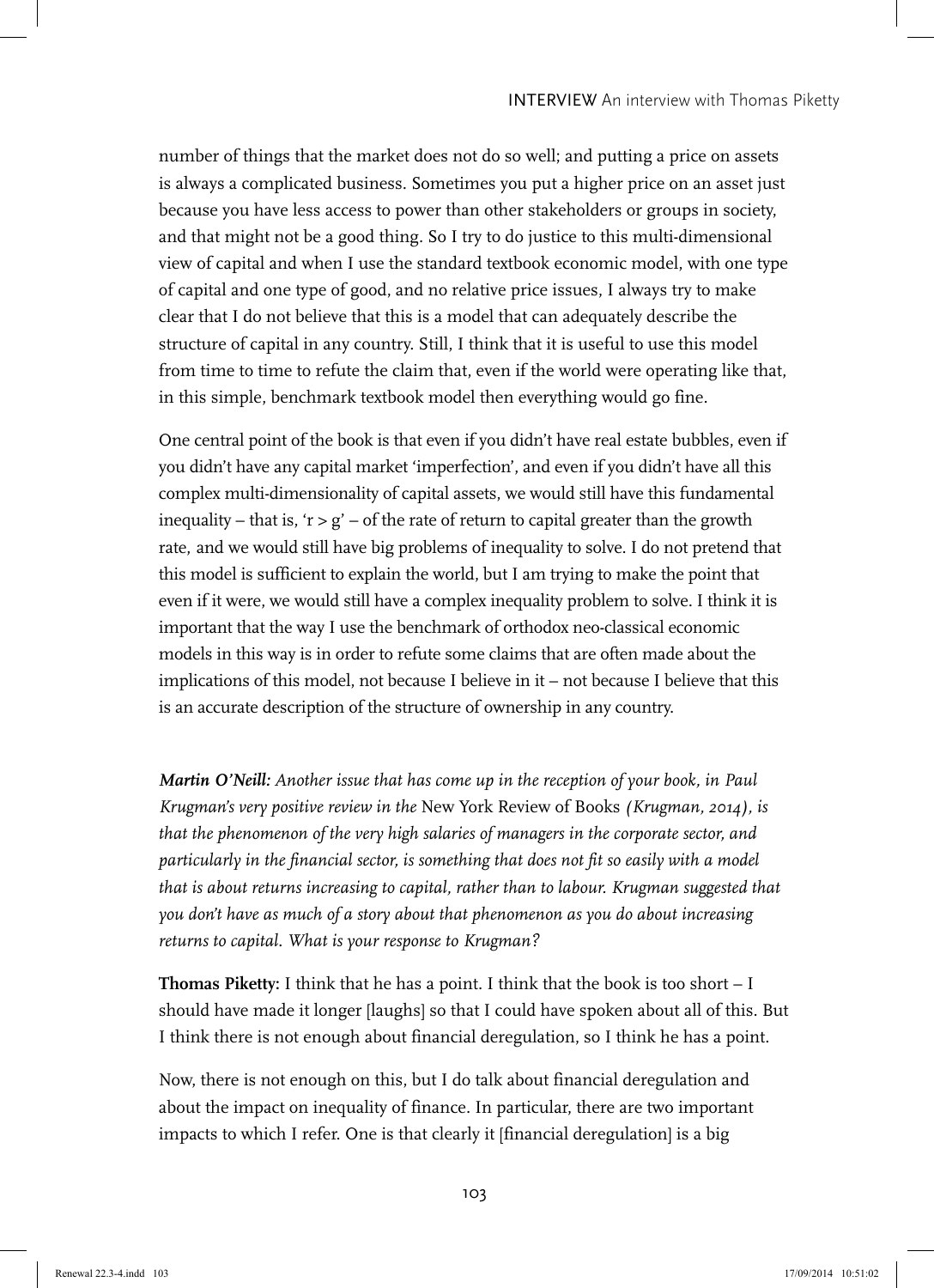contribution to rising top incomes in the financial sector. And the other part of the story, which plays a big role in the book, is the fact that increased financial sophistication has probably increased inequality in asset returns between different groups of people. For example, there is the fact that a very large portfolio can manage to get a 7 or 8 per cent return, whereas people with  $f_1$ 00,000 can hardly get the inflation rate. I think that this huge inequality in rates of return to assets has a lot to do with the increased sophistication in financial markets.

According to the textbook model, it should not be like that. According to the textbook model, the perfect system of financial intermediation should give the same high return to everyone, so everyone should come with  $f_1$ 00,000 and have their money invested in the highest yield project in China. So it [reality] doesn't seem to work this way. Apparently some people can get very sophisticated products at a high return and then they sell to the mass of the population assets that do not yield the same return. That plays quite a big role in the book – and I think that is quite novel and it's fairly important.

On the rise of high-end income in the finance sector, I could have spent more time talking about that, so Krugman has a point. Although if we look at the numbers for the United States, finance is about 10 per cent of GDP, and the share of finance in the top 0.1 per cent of income earners is about 20 per cent – so that's twice as much as their share in the economy. So, Krugman is right, but at the same time that means that 80 per cent [of the top 0.1 per cent] is outside finance, and is to do with very top managerial compensation in large non-financial corporations, so I think we should not overestimate the importance of the financial sector.

We have a paper with Emmanuel Saez and Stefanie Stantcheva where we try to explain the compensation packages of top executives in large companies across European countries, and in the US and Japan, and have tried to explain why it is that we have higher top managerial pay in the US and UK in particular (see, e.g., Piketty, Saez and Stantcheva, 2014). The financial sector indicators or company-size indicators do not seem to get you very far in explaining why the rise in top-end managerial compensation has been so much larger in the US (and also, but to a lesser extent, in the UK). The change in incentives due to the huge decline in top income tax rates seems to be more important, in the sense that we see the elasticity of managerial compensation with respect to windfall profits to rise specifically in these two countries when the top tax rate was reduced a lot.

So – yes, finance is important, but there is more to it than just finance.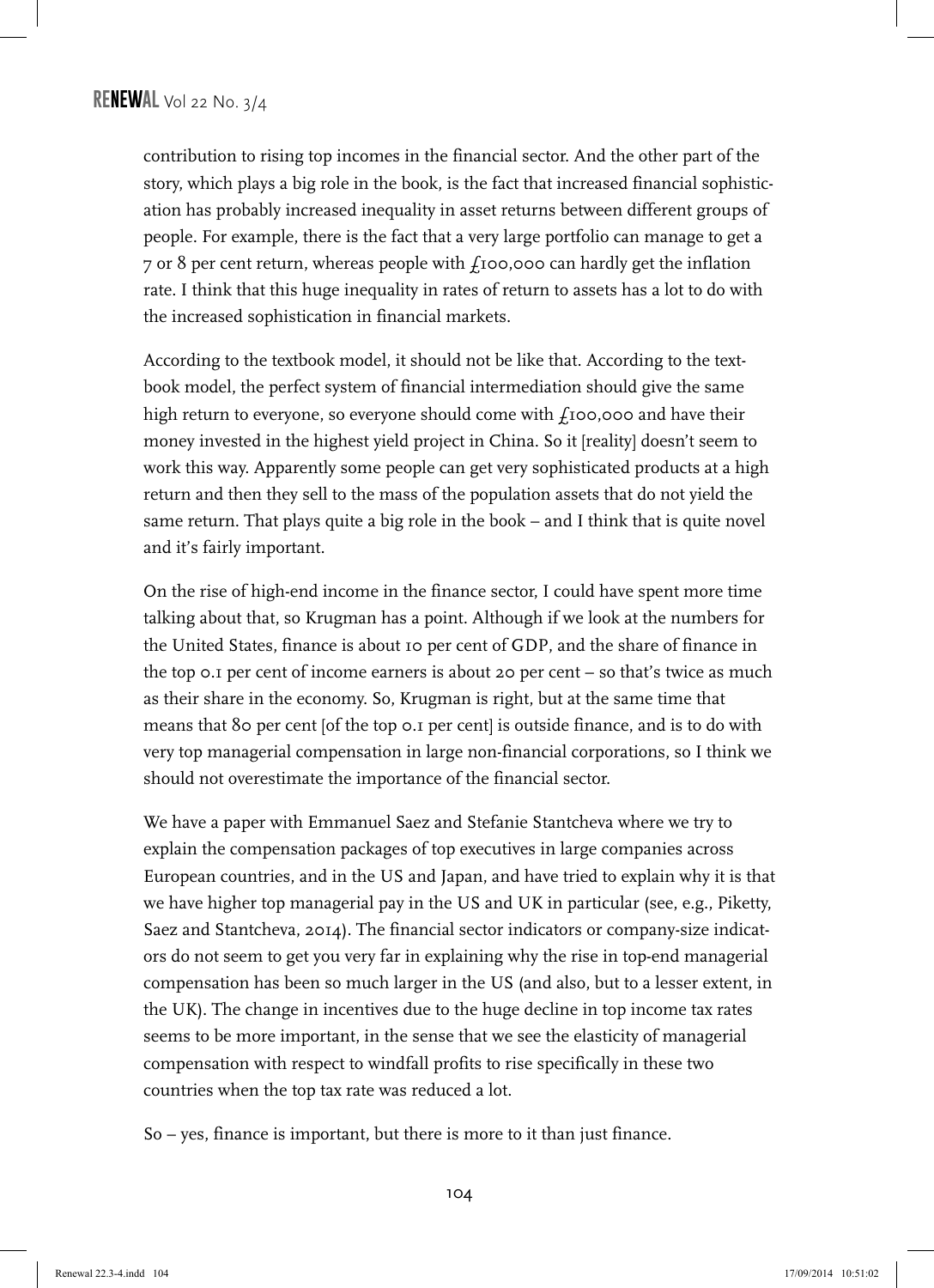*Martin O'Neill: Do you think it might be conceptually difficult to divide labour income from capital income for top managers, given that it is hard to see their incomes as a reward their marginal productivity, but where it instead looks more like a de facto capture of something that seems more like a capital return (on a related note, see Wolff, 2014)? Do you think that puts any pressure on the distinction?*

**Thomas Piketty:** I think that the distinction is always difficult to draw; labour and capital are abstract notions. In the real world, it always takes some labour to manage your capital, and this has always been an important justification – even back in the eighteenth or nineteenth centuries you had land or capital owners who would insist that they undertake a great deal of hard labour in order to get a return. In some ways, the distinction is indeed always hard to draw.

In the case you mentioned, I think at least initially, at the beginning of the careers of top managers, the distinction is pretty clear, in the sense that this is not capital income because, although I'm not sure that it rewards productivity, it rewards some input that is not related to the capital stake in the firm, at least initially. Then of course, as time passes, through their compensation package they are able to have a capital stake. It then becomes complicated because they will be part of the shareholder board and decision-making process of the firm, as well as working for the firm. So there the distinction is difficult. Initially most top managers do not have a capital stake in the company, and even later on in their careers their capital stake can remain quite small. So, it is a reward for labour in the sense that it rewards being there as manager of the firm. Now, are they able to get more than their marginal contribution to the firm as suppliers of labour? Yes, I think that sometimes they are, but I think that it is excessive remuneration for the labour, but it is still labour income. I think that is clearer to analyse it as an excessive remuneration for labour income rather than calling it a return to capital. It is not because it is excessive that it is capital; capital income means that it corresponds to the remuneration of the initial capital stake that you have in the firm.

*Nick Pearce: One final point on the analysis. In this post-crisis era, the case has been made that advanced economies may be experiencing secular stagnation, as Larry Summers has put it (see Summers, 2013, 2014). And so the argument posed to your book, is that r [the rate of return on capital] is going to be low, or could potentially be very low, for a long period of time to come. I wonder what your response to that is. Do you think that this is just a temporary phenomenon and that the historical trends that you empirically document will*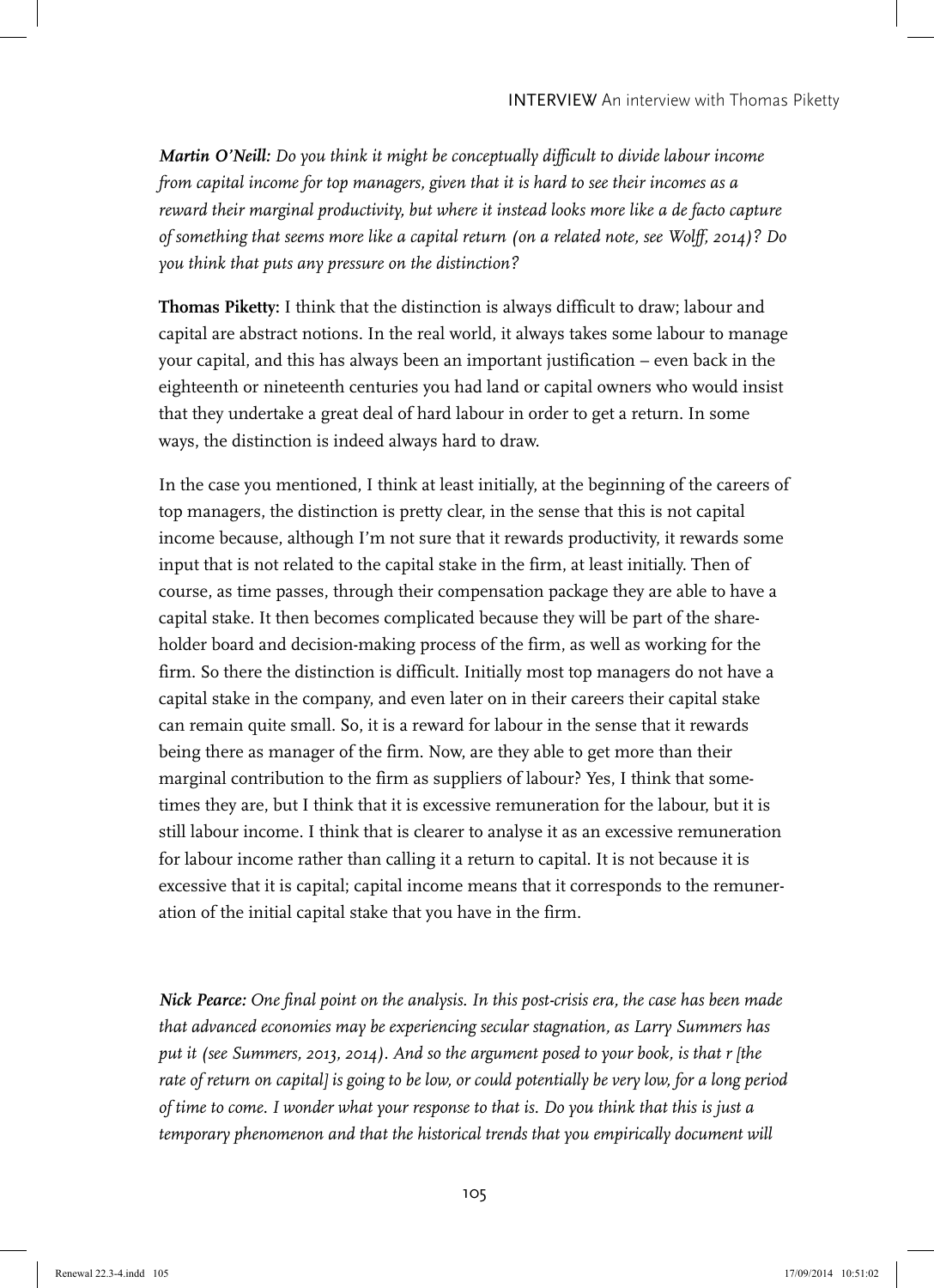*return, or that we may be experiencing structural problems with demand in the advanced economies, which would mean that rates of return on capital will be harder to secure?*

**Thomas Piketty:** I think that here there is some confusion in these critiques between the interest rate and the rate of return to capital. The rate of return to capital is a much broader concept than just interest rates. If the rate of return on capital were really going to zero, as Summers seems to argue, then the capital share in GDP and the capital share in the economy would be going to zero. This has not been happening at all. Right now, including five years of total crisis, the capital share is much higher than it was twenty years ago in most developed countries.

So, what's in the capital share? With the capital share you can have interest payment, dividends, corporate profits (with some of it going into retained earnings which feeds capital gains), and you have rental income. If you make a sum of all these forms of capital payment, then the capital share has not been going to zero at all.

I think that it is just wrong to take the interest rate on public debt as an indicator of the rate of return. Public debt is a very particular kind of asset. It provides liquidity services – that is, you can easily sell your Treasury bonds – and that is partly why people accept having relatively low returns in comparison to other assets. Also, we are not completely out of the financial crisis yet and we have had a lot of creative monetary policies that have kept interest rates low.

I think that where Summers is right, and this is where he wants to get, is that we have been asking too much of creative monetary policies in recent years, pretty much everywhere – in the US, in the UK, and in the eurozone – because at the end of the day we have this very low interest rate on some assets such as public debt or certain categories of short-term or medium-term loans, but this is creating bubbles in other assets – in real estate and in some segments of the stock market – and so you have huge return on some other assets at the same time as you have zero interest rates on the public debt. So in fact, this is probably amplifying the inequality in rates of return, in this huge heterogeneity of rates of return.

My bottom line is that the average rate of return for all assets combined is not going to zero. It has been going down a little bit over the past twenty to thirty years because of the rise in the capital to income ratio, but it has declined less than the increase in the capital-income ratio, so that the capital share has actually increased. My second point is that you have a huge heterogeneity in rates of return between assets, and that having very low interest rates on certain assets, such as public debt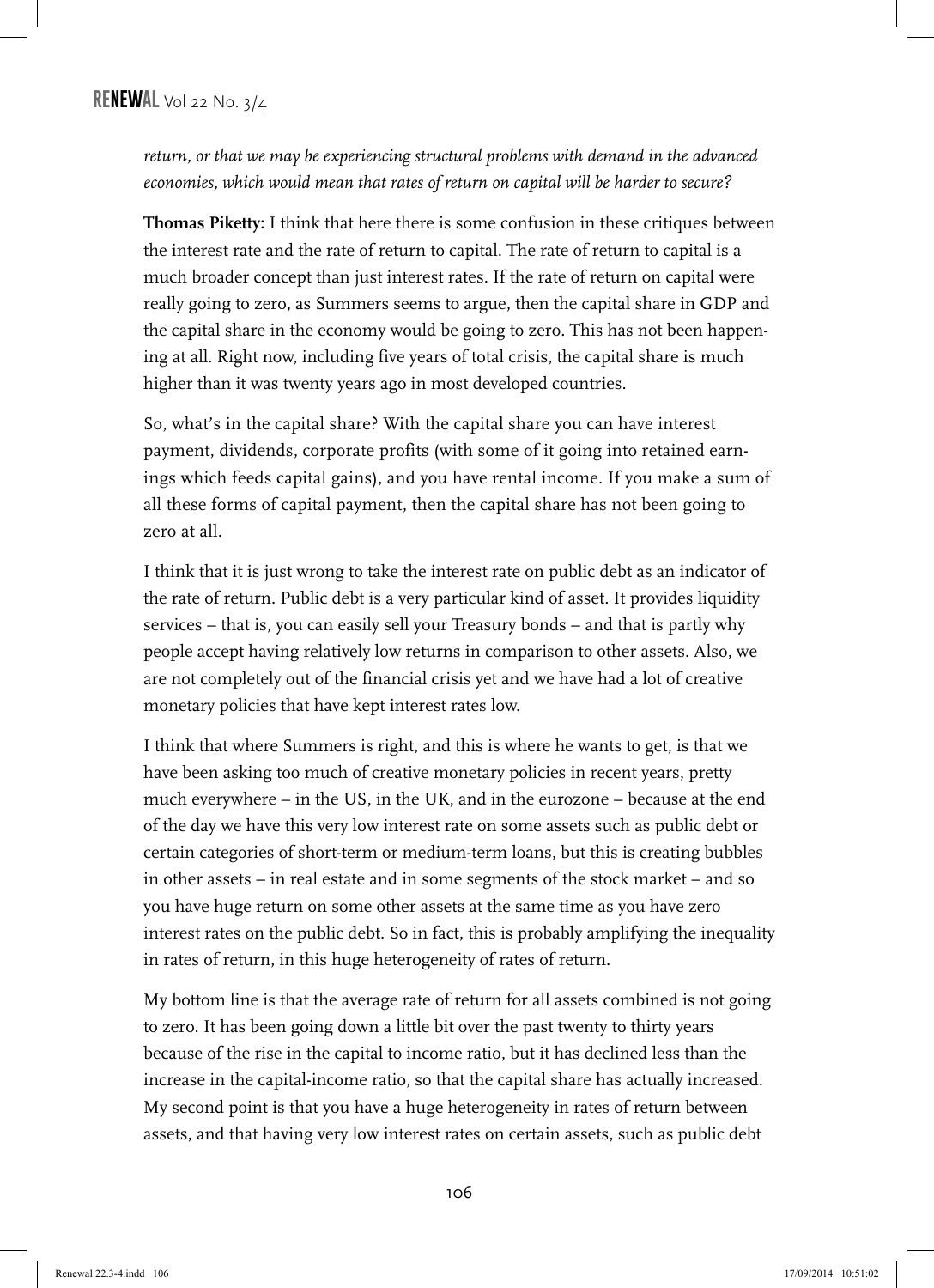in particular, is not necessarily a good thing because it stimulates very high bubbles in capital gains and rates of return on other assets at the same time.

*Martin O'Neill: In his review of your book in the* Financial Times*, Martin Wolf (Wolf, 2014) said that your book had a weakness in that it didn't actually explain why wealth inequality matters, or why we should care about the economic path that we seem to be on. Now, that struck me as rather an unfair line of criticism, but I wondered how exactly you would respond to Wolf's critique. One thing that you discuss are problems of how wealth inequality can bleed into political inequality, but do you think that this is the main reason that we should worry about inequality of wealth, or are there other important reasons to be concerned about growing inequalities of wealth?*

**Thomas Piketty:** Why do we care about growing inequality in the distribution of wealth? From my viewpoint there is no problem with inequality per se. I think that inequality is okay up to a certain point, as long as it is in the common interest, as long as it promotes growth, innovation and entrepreneurship, and as long as it benefits in particular the most disadvantaged groups in society (3). But extreme inequality is not useful.

One of the lessons of the twentieth century was that the kind of extreme concentration of wealth that we saw in the nineteenth century was just not useful. This inequality disappeared in the twentieth century, largely due to shocks but also as a result of higher levels of taxation, and this did not prevent growth from happening. In fact, in the post-war period growth was higher.

We do not want to return to this extreme, nineteenth century concentration of wealth, because when inequality is too extreme, it's not useful any more for growth, and it can be bad because it tends to perpetuate inequality over time and across generations. And when it is really extreme, inequality can be a real threat for our democratic institutions.

I am not saying that we are there yet, particularly in Europe, but I think that on the other side of the Atlantic this has become an issue. The influence of private money in politics has become quite frightening. In Europe, the rise in inequality has been less extreme, and we also have rules governing the financing of political parties. These rules are important, and we should not take them for granted.

I would say that, while markets and private property are great at producing innovation and producing new wealth, extreme inequality of income and wealth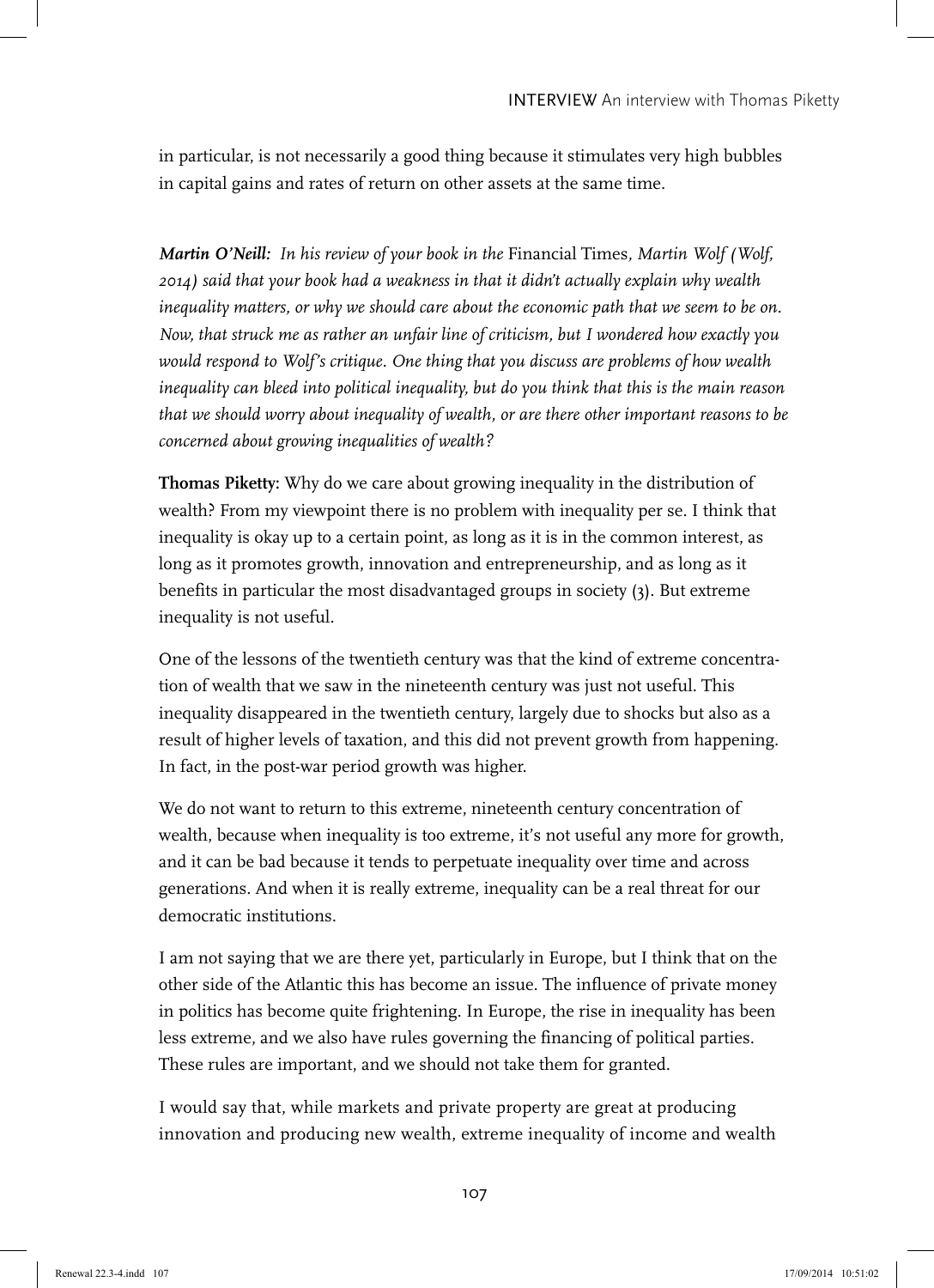is not only useless for growth but is bad for the basic working of our democratic institutions.

*Martin O'Neill: Moving on to how we could fight back against rising inequality and 'patrimonial capitalism', you have a fascinating footnote in which you describe your project as 'following in the footsteps of James Meade' (Piketty, 2014, p. 582, fn. 36). But one interesting difference between your approach and Meade's is that you spend more time talking about strategies involving redistributive taxation, whereas Meade also gives a lot of weight to ways of dispersing ownership over capital, and also finding ways of having public capital or forms of democratic wealth (see Meade, 1964 and, for discussion, Jackson, 2012; O'Neill, 2012; Cummine, 2014; and White, 2014; see also Guinan, 2012).*

*You discuss these issues very briefly in part four of your book (see, Piketty, 2014, Part IV, especially ch. 16, pp. 540-70), but do you think that the response to the increase in inequality might be one that explores the sorts of avenues that Meade opened up, and doesn't just rely on mechanisms of redistribution through the tax system?* 

**Thomas Piketty:** Yes, I think that you are right – I am glad that you have asked this question. First I would like to pay tribute to James Meade and this long tradition of British economists, including Tony Atkinson, with whom we have been working with a lot and who is largely the godfather of historical studies of income and wealth. Tony wrote a great book in 1978 on the history of the inequality of wealth in this country – and this has been a source of inspiration to me along with others (see Atkinson and Harrison, 1978; see also Atkinson, 1983).

James Meade, just like me, believed that progressive taxation *and* the development of other forms of property relationships and of other forms of governance are complementary institutions. In the book I probably place too much emphasis on progressive taxation, but I do talk about the development of new forms of governance and property structure, but probably not sufficiently. So I agree with that – that can be for volume two!

Let me make the point that these are complementary institutions, because progressive taxation of wealth will always be necessary even if we manage to develop these other alternative forms of property. Also progressive taxation of wealth comes with increased financial transparency – transparency of assets and company accounts – and that is very important because, if you want workers to be involved in the management of their company and if you want people more generally to be involved in the management of the economy, then you want access to information. You want to know who earns what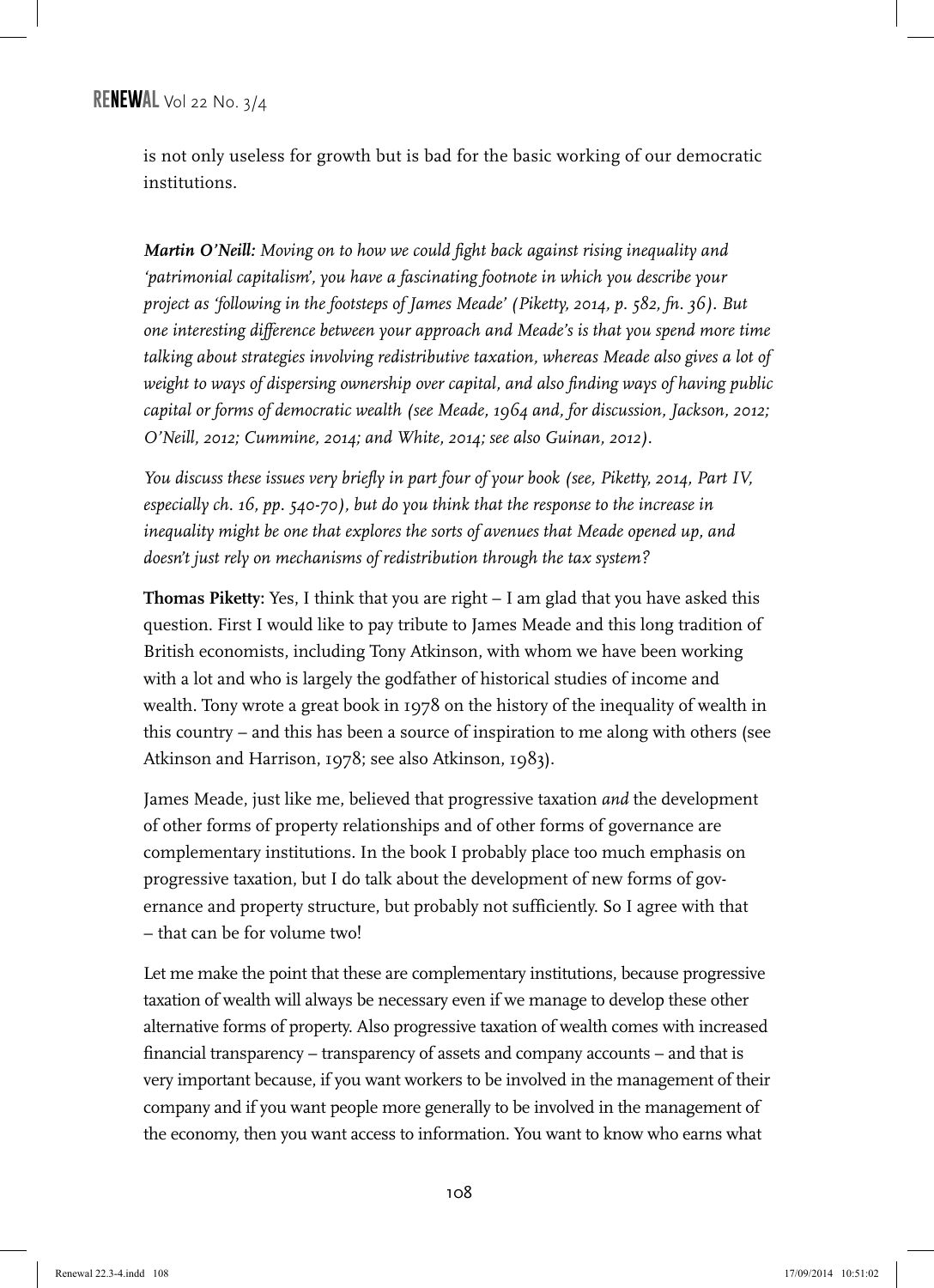in the company, and you want to know who owns the shares. When you have financial opacity about property and shareholder structures of the company, and you don't have access to proper accounts, then you don't have the information that you need.

Financial opacity is the worst enemy of economic democracy; so you need transparency if you want to have economic democracy.

As I have shown in my book, there are large variations in the way that companies are governed, including in the manufacturing sector. In Germany, workers have voting rights on the boards of companies, even if they do not hold shares in those companies, and as I've said, this does not prevent them from producing good cars and exporting them. So I think it is important to think again about these issues of economic governance. If you go outside the manufacturing sector, if you look at the education system, or at the media, you certainly do not want full power to shareholders. Nobody has proposed to change Harvard University into a shareholder company. In the media sector we see new forms of foundations, which separate governance from those who held the capital initially. The powers of capital holders generally are very important issues for the future.

So, when I talk about progressive taxation, I am not saying that this is all that we need. It has to go together with a whole set of other policy responses.

I think that taxation is always about more than taxation; it's a way to produce legal categories to produce financial transparency and democratic accountability. When you did not have taxation of corporate profits there was no account of profits, so now, it is not that today's book accounts are always accurate, but at least they exist, and it is the same for taxation of wealth, which requires ideally a global registry of financial assets, or at least closer registration of assets and property rights. This is complementary with more democratic and inclusive governance.

*Nick Pearce: Just to take that further, in the book you take taxation on wealth to the eurozone. You recently signed a letter with Pierre Rosanvallon and others calling for greater democracy in the eurozone and also for the introduction of a tax base at the eurozone level (see Piketty, Rosanvallon, et al., 2014). There has been a critique of you from both the left and the right that global wealth taxes are never going to happen – and you acknowledge that in how you set up the argument – but is it your view then that ultimately these things will happen at some level by international agreement with regards to transparency, but that actual taxation will take place nationally and regionally, in places like the eurozone? Is that your political agenda?*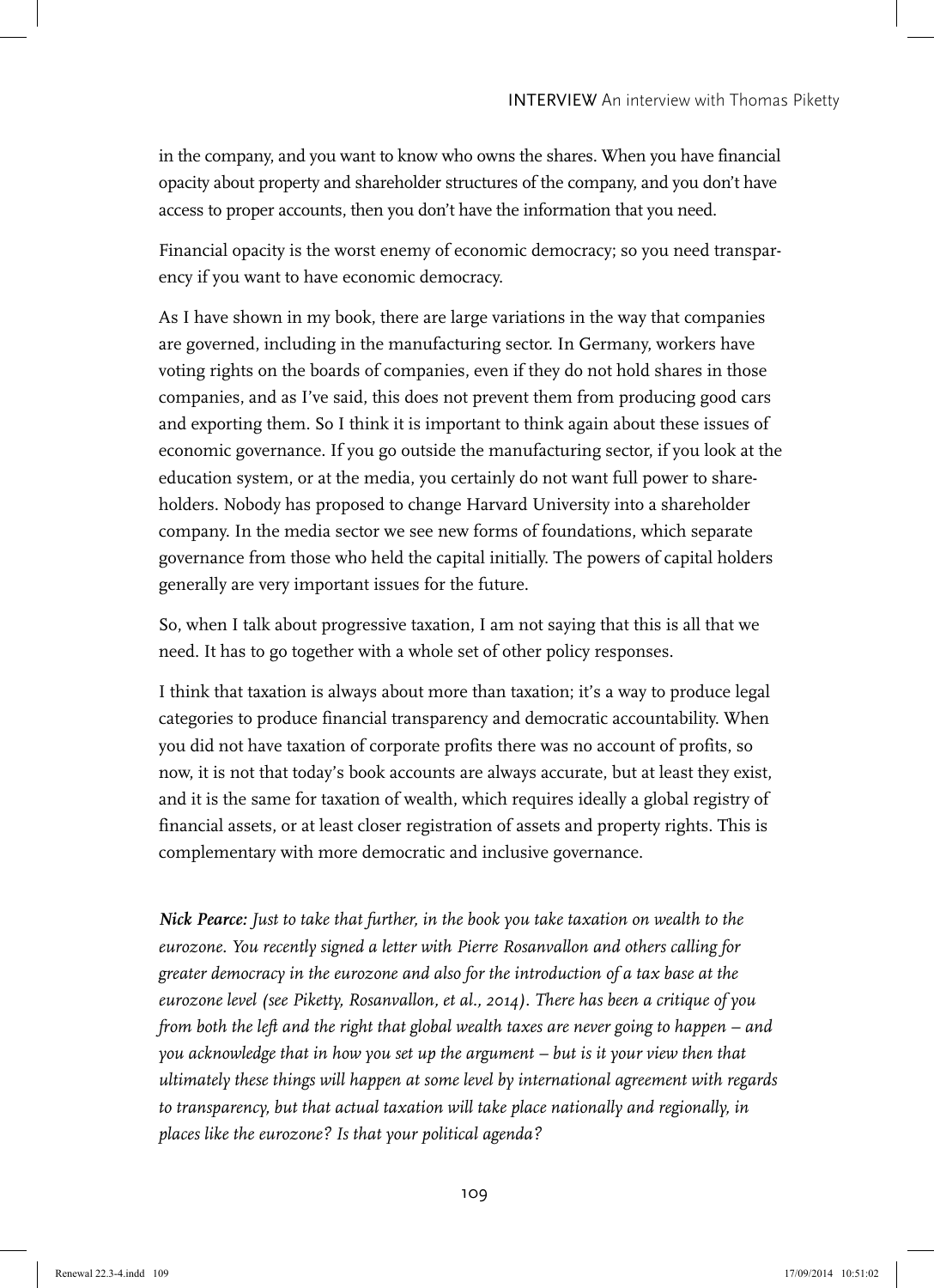**Thomas Piketty:** I think that it doesn't have to be global – a lot of progress can be made at the national level. Then it is even better if you have more global cooperation. There is a whole continuum of solutions between the perfect global tax system and the full nationalist response where there is no cooperation at all. The real world is somewhere in between – there are hundreds and thousands of ways of trying to push it further in the direction of cooperation.

But it is perfectly possible at the national level to transform our traditional forms of property taxation, which are typically proportional and which do not take into account financial assets and financial liabilities, because they were set up in the nineteenth century when most property was real estate property, so they do not take into account financial wealth and liabilities. This can be turned into a progressive tax on net wealth, which basically would be a way to reduce property tax – council tax in the UK – for the vast majority of the population. Typically, if you have a house that is worth  $f_5$ 00,000 but you have a mortgage of  $f_4$ 90,000 you are not rich – you have a net wealth of  $f_1$ 0,000 so you should pay less than someone who has no mortgage or who paid off his or her mortgage many years ago.

Having a progressive tax on net wealth, and a higher tax rate for people who have millions of pounds in big mansions, is something that you can do in the UK, or the US or France, where you don't need to ask permission from other countries. If you want to go all the way to having very high progressivity at the very top end for financial assets, then if you want to move further in this direction you need more coordination. That could be between eurozone countries. I of course would very much welcome the UK to join in, to step in, and I think that on this issue of the fight against tax havens, the UK can indeed play a role. To some extent it is an issue that goes beyond 'left and right'. There has been a lot of talk about fighting tax havens. There has been little success in European countries, but when the US stepped in and introduced sanctions against the Swiss banks, some progress was made.

Five years ago people would say that nothing would ever happen on tax havens, and then things happen, so I am not terribly impressed by people who 'know' in advance what is or is not going to happen. The whole history of taxation is full of surprises, including the recent past – nobody would have guessed that things would have changed with the Swiss banks five years ago, and so I am just a bit sad that European countries including Britain, France and Germany did not take action and had to wait for the US to step in to challenge this because in a way, European countries have a lot more to lose than does the US from Swiss banks and bank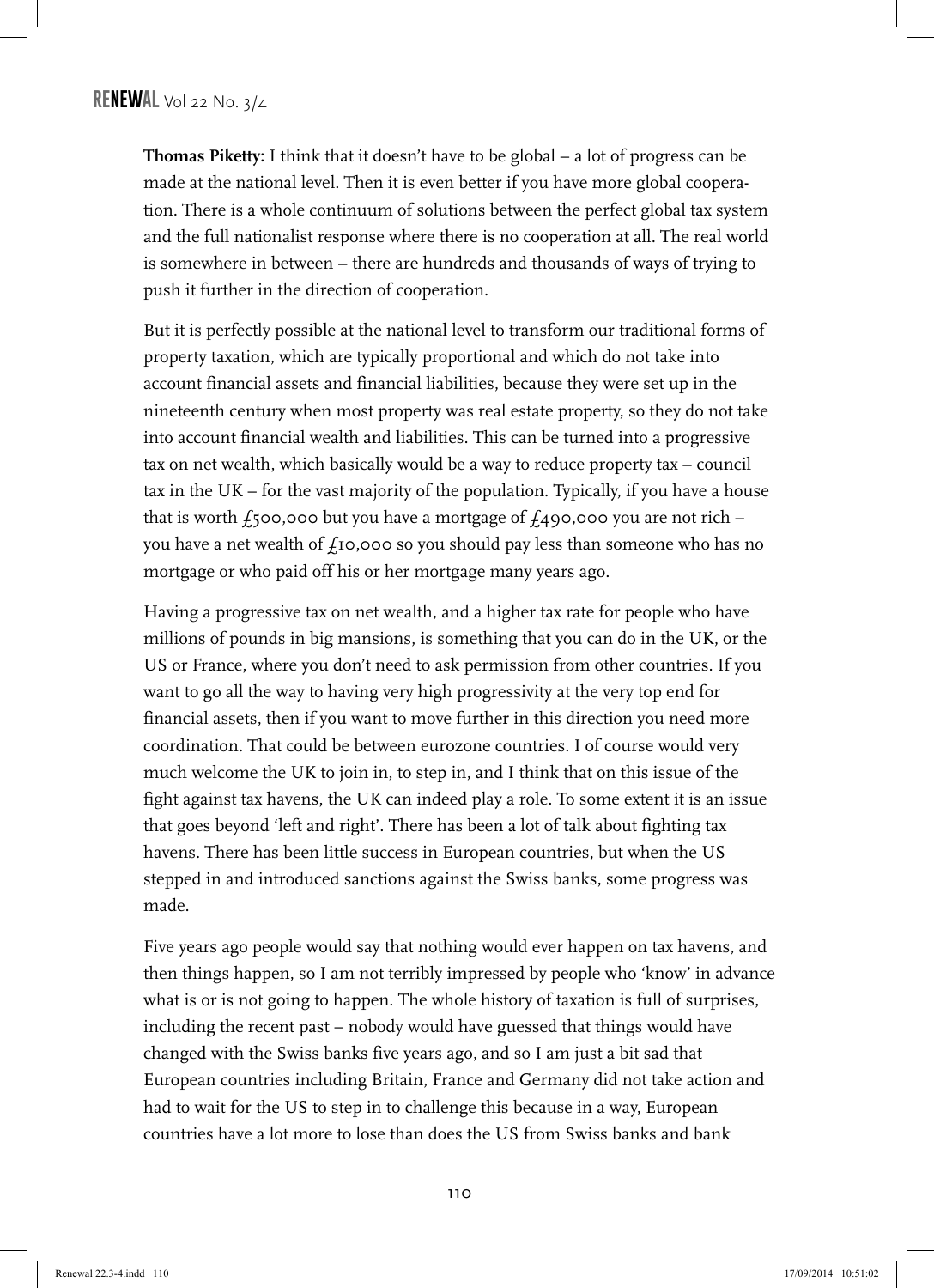secrecy. So it is a bit sad that we're not able to act. But I think that we can do better within and outside the eurozone.

*Martin O'Neill: Can I ask you about labour unions? One might think that unions had an important role during* Les Trente Glorieuses *in moderating inequality and ensuring that labour got a decent share of economic growth. What role do you think that unions might have in the future, in trying to avoid the dystopian path that we might end up on if the trends that you have described continue?*

**Thomas Piketty:** That is a tough question, and probably the book does not do justice to this question, and doesn't deal enough with this question. It is interesting to see that, in the past ten years a number of countries that did not use national minimum wages in the past have begun to do so  $-$  e.g. in Britain, and Germany is doing that as well. And there has been an increased discussion in the US about using the laws of minimum wage, which was introduced a long time before, but for a long time it had not really increased very much. One reason for the renewal of the national minimum wage is that in a world where we have increasing employment in the services and declining employment in manufacturing companies, unions do not quite have the impact and bite that they used to have. This does not however mean that unions are not part of the solution, but that we need to also think of other policies that have an impact upon wages, and the minimum wage is one of them, as are investments in education and skills. It is easier to increase the minimum wage if you increase the skills and access to education, and thereby the access to higher paying jobs, for the bottom segments of the population. So again this is complementary.

I think that the issue of effective participation in company decision-making, and in board and shareholder meetings, is going to be discussed more and more in the coming years, given the success of Germany in particular. In France it used to be the case that unions and workers would only have a consultative vote in board meetings and not have a decisive vote. But now a new law is going to grant a limited number of decisive votes in board meetings because – and it has always been like that in Germany – in effect it brings the unions to be more closely associated with the management and running of the company. This seems to be working quite well in some ways. All of these issues are referred to in the book but not sufficiently.

*Nick Pearce: To finish, in the mid-twentieth century, when inequality was reduced, the organised working class, both in trade unions and through political parties, had an*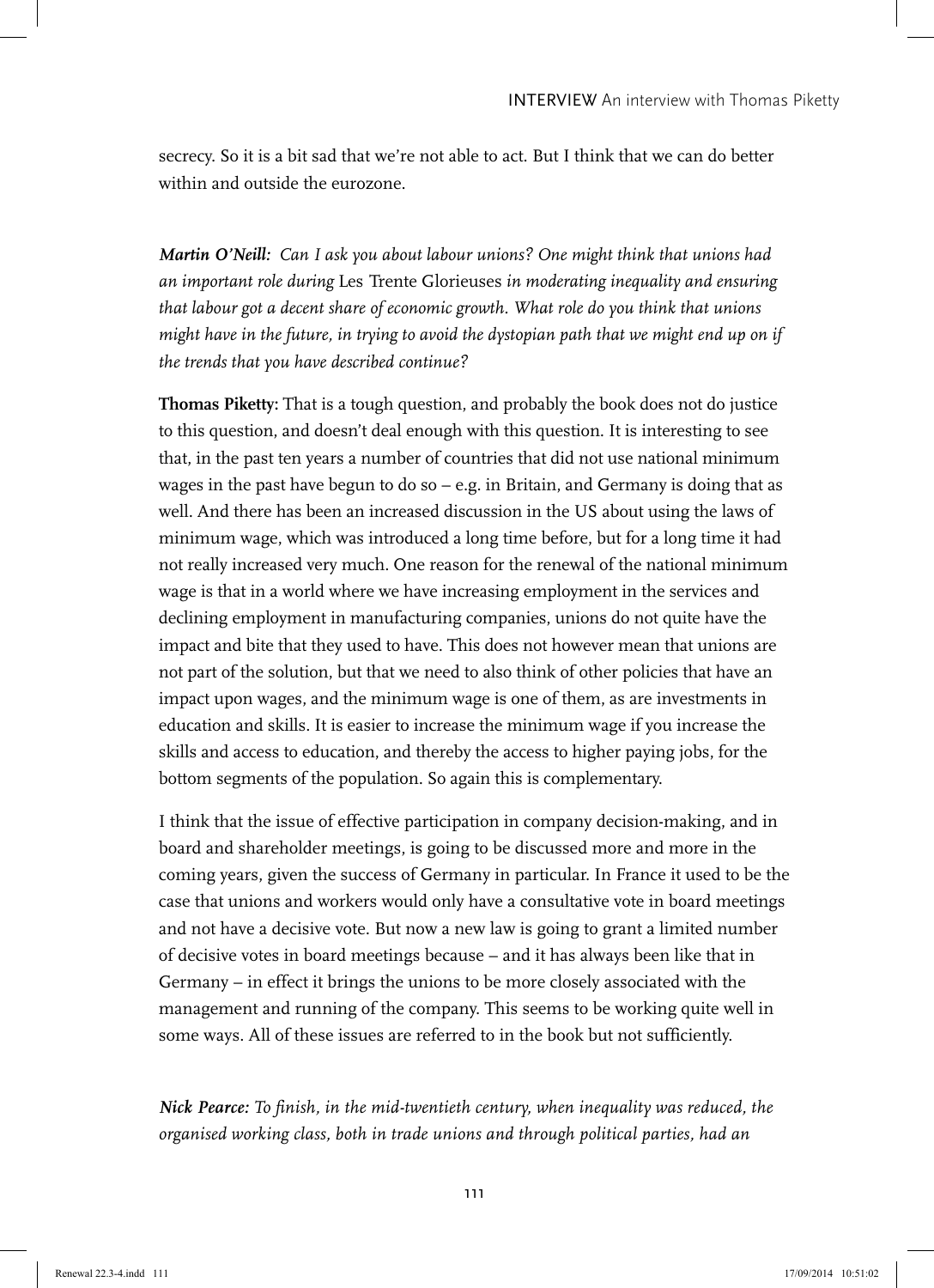*economic and political clout that gave energy and momentum to egalitarian movements. The decline of the organised working class leaves a gap which progressives have subsequently found very difficult to fill. If you are to make these big arguments for reducing inequality, for introducing new taxes, for trying to democratise capital, then where are the societal forces that could push behind progressive politicians? At the moment, they do not appear to be there and so they find it incredibly difficult to mobilise electoral coalitions* – *which is happening in France at the moment* – *and so for politicians who might agree with your analysis, how would you suggest that they mobilise a coalition behind this solution?* 

**Thomas Piketty:** So, 'Is Twitter going to be enough?' – that's your question. I am not sure. I think that there are new forms of mobilisation and mass participation that are yet to be invented. I do not have a full answer to that. Unions certainly do not belong only to the past, but there are other forms of mobilisation that belong together with unions for the future and which we don't fully know yet.

I am not as pessimistic as a number of observers and reviewers seem to be after reading my book, and so I am sorry if my book made them pessimistic. The development of information technology and the internet also opens up new ways of spreading information, and new ways of mobilisation. I also believe in the power of ideas and books – and this can also contribute to the diffusion of information, and can try to contribute to a wider political mobilisation.

**Thomas Piketty** is Professor of Economics at the École des Hautes Études en Sciences Sociales (EHSS) and at the Paris School of Economics.

**Martin O'Neill** is Senior Lecturer in Political Philosophy at the University of York and a Commissioning Editor of *Renewal*.

**Nick Pearce** is Director of the Institute for Public Policy Research (IPPR).

*With thanks to Arthur Goldhammer, Joe Guinan, Ben Jackson, Mathew Lawrence, Mary Leng, Ian Malcolm, Michael Rosen, Paul Segal, and Stuart White.*

## **References**

- Atkinson, A. B., and Harrison, A. J. (1978) *Distribution of Personal Wealth in Britain*, Cambridge, Cambridge University Press.
- Atkinson, A. B. (1983) *The Economics of Inequality*, revised edition, Oxford, Oxford University Press.
- Bertram, C. (2014) 'Teaching Rawls after Piketty', *Crooked Timber* 10.4.2014, at http:// crookedtimber.org/2014/04/10/teaching-rawls-after-piketty/.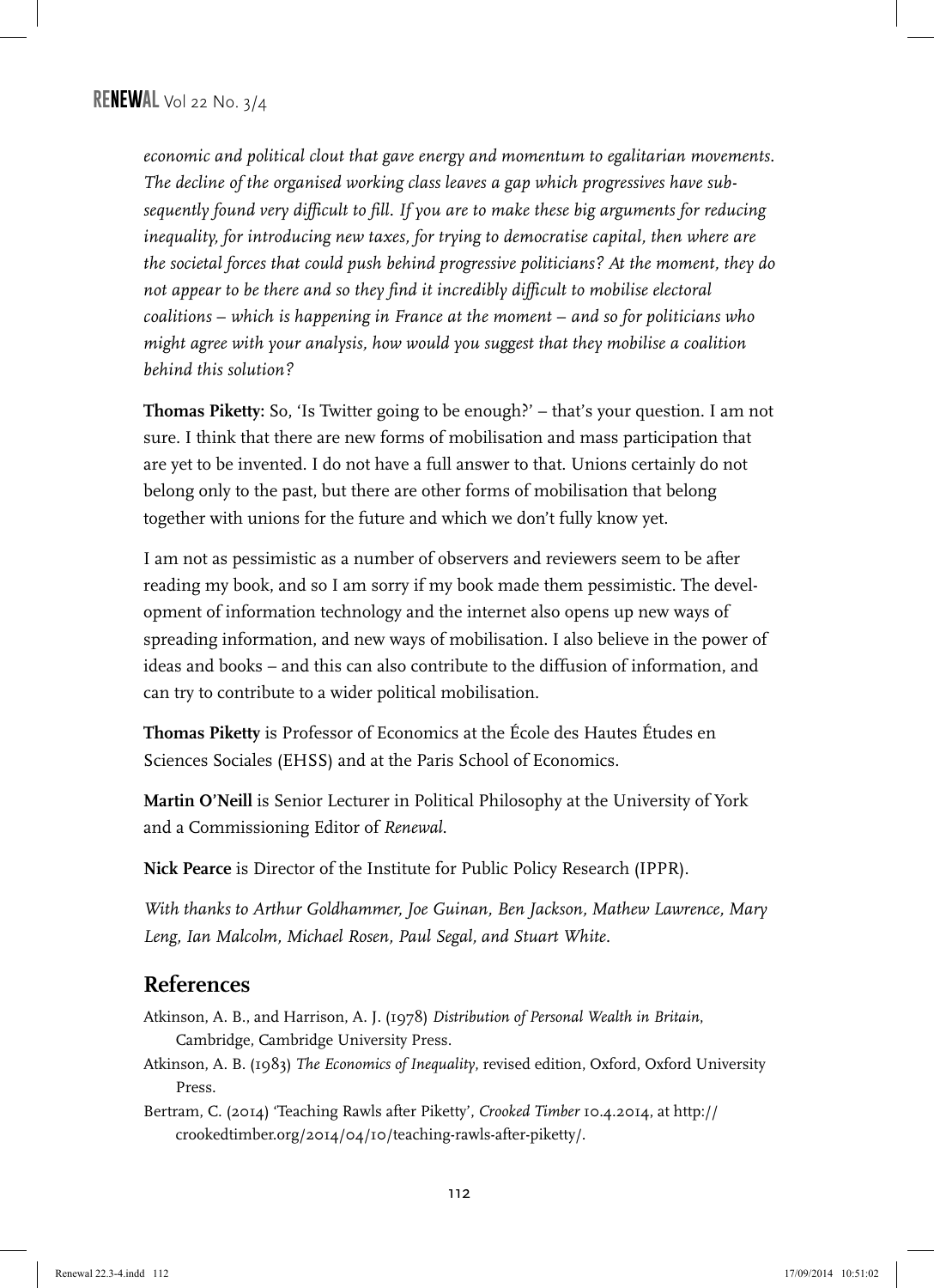- Cummine, A. (2014) 'Sovereign wealth funds: can they be community funds?' in White, S. and Seth-Smith, N. (eds.) *Democratic Wealth: Building a Citizens' Economy*, openDemocracy, at https://www.smashwords.com/books/view/416267.
- Eaton, G. (2014) 'Why Ed Miliband is set to declare war on inequality', *New Statesman* 17.3.2014.
- Eaton, G. and Wood, S. (2014) 'Interview: Stewart Wood responds to Thomas Piketty', *New Statesman* 17.6.2014, at http://www.newstatesman.com/politics/2014/06/interviewstewart-wood-responds-thomas-piketty.
- Galbraith, J. K. (2014) '*Kapital* for the twenty-first century', *Dissent*, Spring 2014, at http://www.dissentmagazine.org/article/kapital-for-the-twenty-first-century.
- Guinan, J. (2012) 'Social democracy in the age of austerity and resistance: the radical potential of democratising capital', *Renewal* 20 (4): 9-19.
- Hacker, J. S., Jackson, B. and O'Neill, M. (2013) 'Interview: the politics of predistribution', *Renewal* 21 (2/3): 54-64.
- Hacker, J. S. and Pierson, P. (2014) 'A Tocqueville for today', *The American Prospect* 10.3.2014.
- Jackson, B. (2012) 'Property-owning democracy: a short history', in O'Neill, M. and Williamson, T. (eds.) *Property-Owning Democracy: Rawls and Beyond*, Boston, Wiley-Blackwell.
- Krugman, P. (2014) 'Why we're in a new gilded age', *New York Review of Books* 8.5.2014, at http://www.nybooks.com/articles/archives/2014/may/08/thomas-piketty-new-gildedage.
- Meade, J. (1964) *Efficiency, Equality and the Ownership of Property*, London, George Allen & Unwin.
- Milanovic, B. (2014) 'The return of "patrimonial capitalism": review of Thomas Piketty's *Capital in the 21st Century*', *Journal of Economic Literature* 52 (2): 519-34. Available as a pre-publication draft at: http://mpra.ub.uni-muenchen.de/52384/.
- Miliband, E. (2011) 'Speech to Progress Annual Conference', 21.5.2011, at http://www.labour. org.uk/ed-milibands-speech-to-progress-annual-conference.
- Miliband, E. (2014) Hugo Young Memorial Lecture, 10.2.2014, at http://www.prospectmagazine.co.uk/blogs/prospector-blog/full-text-ed-milibands-hugo-young-lecture.
- O'Neill, M. (2012) 'Free (and fair) markets without capitalism: political values, principles of justice, and property-owning democracy', in O'Neill, M. and Williamson, T. (eds.) *Property-Owning Democracy: Rawls and Beyond*, Boston, Wiley-Blackwell.
- O'Neill, M. and Pearce, N. (2014) 'Juncture interview: Thomas Piketty', *Juncture* 21 (1): 4-11.
- O'Neill, M. and Williamson, T. (eds.) (2012) *Property-Owning Democracy: Rawls and Beyond*, Boston, Wiley-Blackwell.
- Pearce, N. (2014) 'Thomas Piketty: a modern French revolutionary', *New Statesman* 3.4.2014. Piketty, T. (2013) *Le Capital au XXIème siècle*, Paris, Seuil.
- Piketty, T. (2014) *Capital in the Twenty-First Century*, translated from the French by Arthur Goldhammer, Cambridge MA, Belknap Press/Harvard University Press.
- Piketty, T., Rosanvallon, P. et al. (2014) 'Our manifesto for Europe,' *Guardian* 2.5.2014, at http://www.theguardian.com/commentisfree/2014/may/02/manifesto-europe-radical-financial-democratic.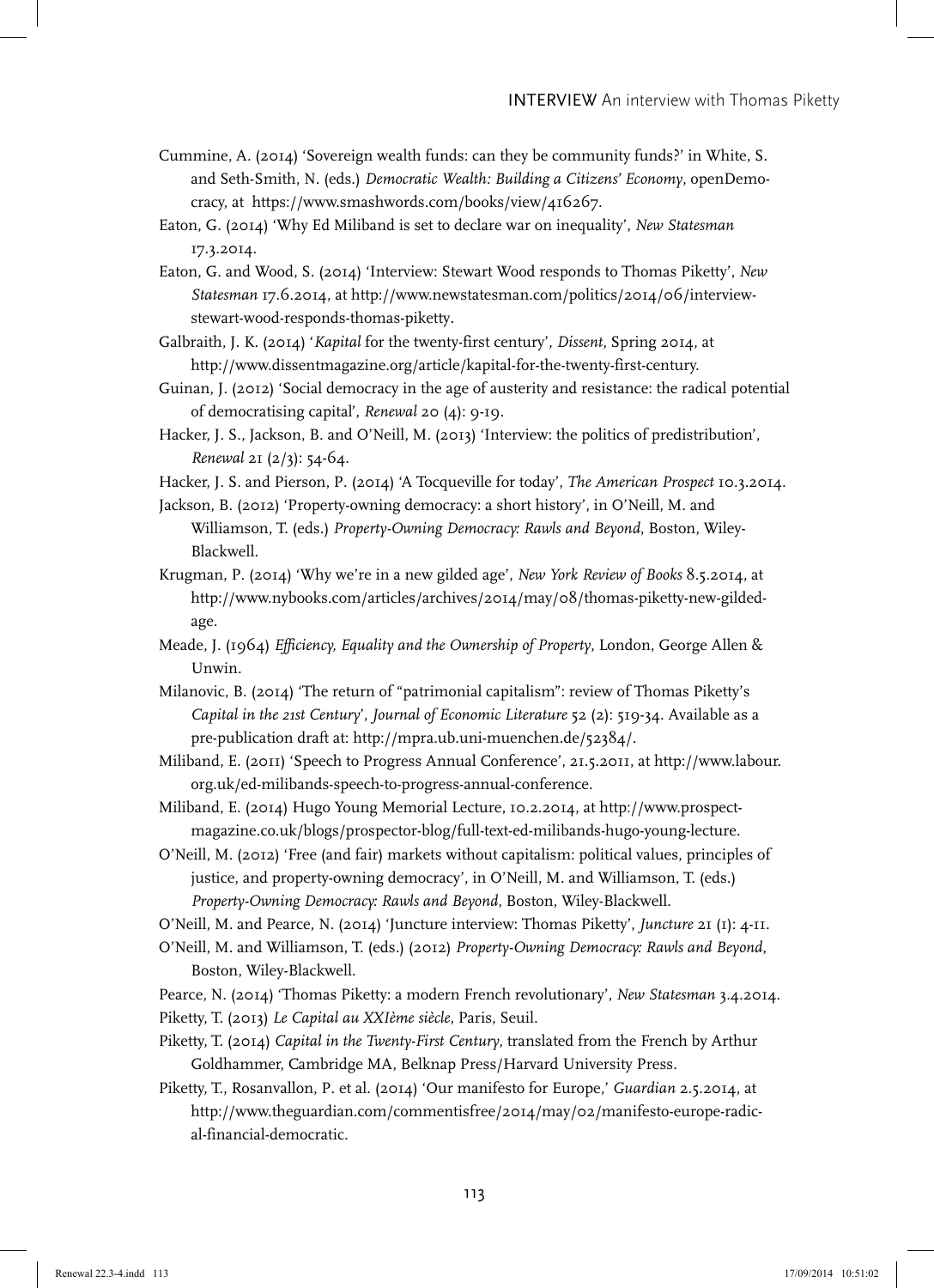- Piketty, T., Saez, E. and Stantcheva, S. (2014) 'Optimal taxation of top labor incomes: a tale of three elasticities', *American Economic Journal: Economic Policy* 6 (1): 230-71.
- Rawls, J. (1999) *A Theory of* Justice, revised edition, Cambridge MA, Harvard University Press.

Rawls, J. (2001) *Justice as Fairness: A Restatement*, Cambridge MA, Harvard University Press.

Summers, L. (2013) 'Why stagnation may prove to be the new normal', *Financial Times* 15.12.2013.

- Summers, L. (2014) 'Washington must not settle for secular stagnation', *Financial Times* 5.1.2014.
- Van Parijs, P. (2003) 'Difference principles', in Freeman, S. (ed.) *The Cambridge Companion to Rawls*, Cambridge, Cambridge University Press. (Also available as a pre-publication draft here: https://www.uclouvain.be/cps/ucl/doc/etes/documents/2002.DP.CUP.pdf).
- Wenar, L. (2012) 'John Rawls', *The Stanford Encyclopedia of Philosophy*, Winter 2013 edition, at http://plato.stanford.edu/entries/rawls/.
- White, S. (2014) '"Ownership for all": the lost radicalism of the centre', in White, S. and Seth-Smith, N. (eds.) *Democratic Wealth: Building a Citizens' Economy*, openDemocracy, at https://www.smashwords.com/books/view/416267.
- Wolf, M. (2014) '*Capital in the Twenty-First Century* by Thomas Piketty', *Financial Times* 15.4.2014.
- Wolff, R. P. (2014) 'Thomas Piketty on capital in the twenty-first century, part four', *The Philosopher's Stone* 31.3.2014, at http://robertpaulwolff.blogspot.co.uk/2014/03/thomaspiketty-capital-in-twenty-first\_31.html.

## **Notes**

- 1. A shorter version of this interview has been published in *Juncture* (O'Neill and Pearce, 2014). The present version contains additional material, not included in the *Juncture*  version, which draws on further exchanges between O'Neill and Piketty. Video and audio clips of this interview can be found via the IPPR's website here: 'Thomas Piketty on capital, labour, growth and inequality', at http://www.ippr.org/juncture/juncture-interview-thomas-piketty-on-capital-in-the-twenty-first-century.
- 2. For further discussion of Germany's political economy, and of the way in which German forms of corporate governance – with workers on corporate boards and the 'codetermination' of industrial policy ('*Mitbestimmung')* – allows more of the value of firms to be captured by stakeholders other than shareholders, as interestingly demonstrated by the differences between the stock market value and 'book value' of German firms, see Piketty, 2014, 140-146 on 'Rhenish Capitalism and Social Ownership', esp. 145-6.
- 3. It is interesting to note that Piketty's claim that inequalities are permissible only if they 'benefit in particular the most disadvantaged groups in society', closely echoes Rawls's 'difference principle' (see Rawls, 1999 and Rawls, 2001; for exegesis of Rawls's idea, see e.g. Wenar, 2012, or, in more detail, Van Parijs, 2003). In discussing the central idea of 'common utility' invoked in Article 1 of the *Declaration of the Rights of Man and of the Citizen* passed by France's revolutionary National Constituent Assembly in 1789, Piketty suggests that 'one reasonable interpretation is that social inequalities are acceptable only